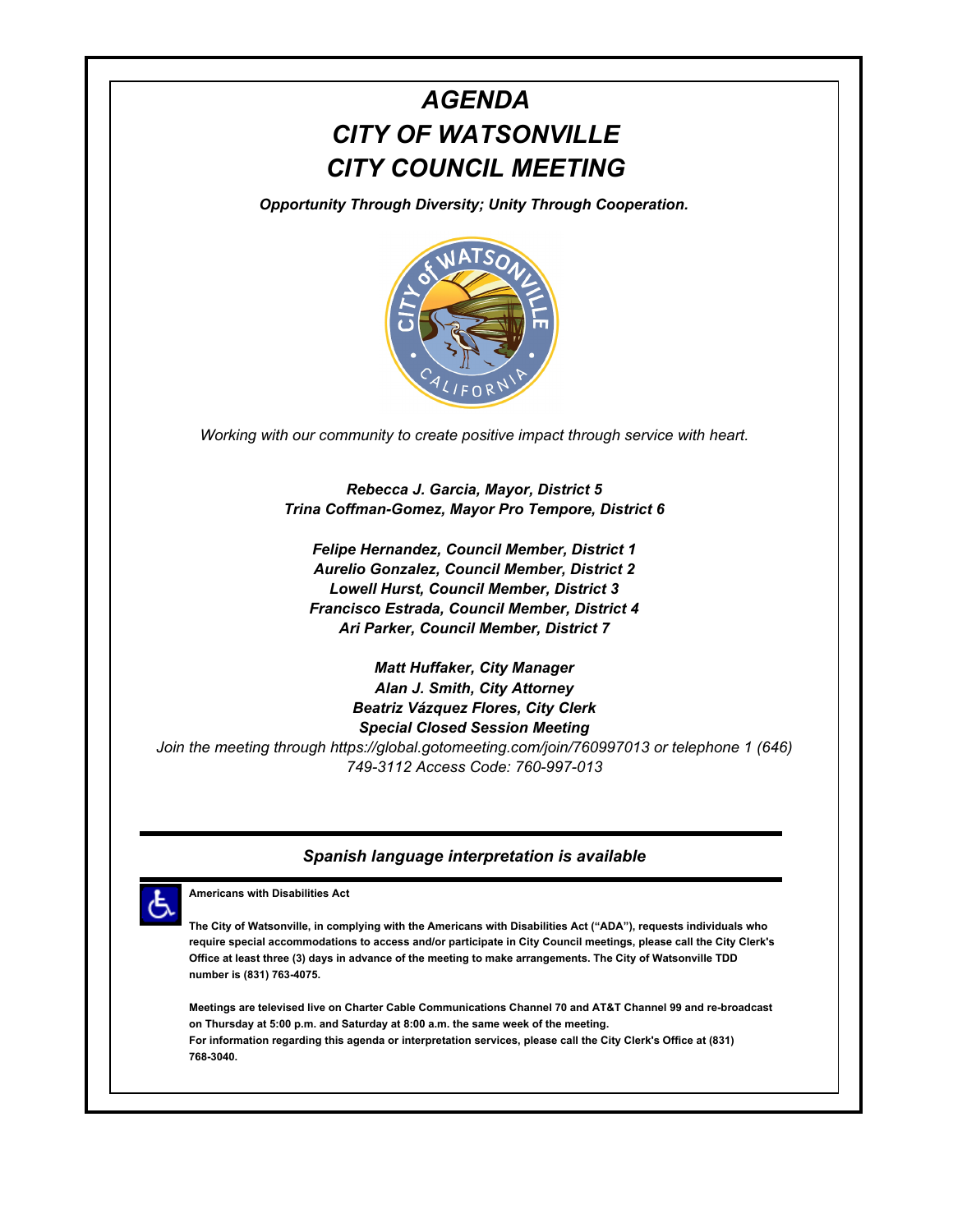## **Notice of Remote/Teleconference Meeting**

*This meeting is being held in accordance with the Brown Act as currently in effect under the State Emergency Services Act, the Governor's Emergency Declaration related to COVID-19, the Santa Cruz County Health Officer Extended and Modified Shelter in Place Orders, and the Governor's Executive Orders N-25-20 and N-29-20, that allows attendance by members of the City Council, City staff, and the public to participate and the Council to conduct the meeting by teleconference, videoconference, or both.*

*HOW TO VIEW THE MEETING: No physical location from which members of the public may observe the meeting and offer public comment will be provided. Please view the meeting, which will be live streaming at https://watsonville.legistar.com/Calendar.aspx, Channel 70 (Charter), and Channel 99 (AT&T).* 

*HOW TO PARTICIPATE BEFORE THE MEETING: Members of the public are encouraged to submit written*  comments through the City's Council Meeting portal at https://watsonville.legistar.com by clicking e-Comment. If *you would like the comments to be read out loud at the meeting (not to exceed three minutes), please write "READ OUT LOUD AT MEETING" at the beginning of the comments. All comments will be part of the meeting record.* 

*HOW TO PARTICIPATE DURING THE MEETING: Members of the public may also speak during the meeting through GotoMeetings from their computer, tablet or smartphone https://global.gotomeeting.com/join/760997013 or by telephone at 1 (646) 749-3112 Access Code: 760-997-013*

## **2:00 p.m.**

## **1. CLOSED SESSION (City Council Conference Room, 275 Main Street, 4th Floor)**

- 1) Public Comments regarding the Closed Session agenda will only be accepted by the City Council at this time.
- 2) Closed Session Announcement The City Council will now recess to discuss those items listed on the Closed Session Statement attached to the Agenda.

#### **2. PRESENTATIONS & ORAL COMMUNICATIONS**

*This time is set aside for members of the general public to address the Council on any item not on the Council Agenda, which is within the subject matter jurisdiction of the City Council. No action or discussion shall be taken on any item presented except that any Council Member may respond to statements made or questions asked, or may ask questions for clarification. All matters of an administrative nature will be referred to staff. All matters relating to Council will be noted in the minutes and may be scheduled for discussion at a future meeting or referred to staff for clarification and report. ALL SPEAKERS ARE ASKED ANNOUNCE THEIR NAME IN ORDER TO OBTAIN AN ACCURATE RECORD FOR THE MINUTES.*

**A.** [REPORT OUT OF CLOSED SESSION](http://watsonville.legistar.com/gateway.aspx?m=l&id=/matter.aspx?key=3156)

*Attachments:* [CLOSED SESSION AGENDA](http://watsonville.legistar.com/gateway.aspx?M=F&ID=dcb6720d-4f0f-4303-9bd6-c06307312333.pdf)

#### **3. ADJOURNMENT**

*Pursuant to Section 54954.2(a)(1) of the Government Code of the State of California, this agenda was posted at*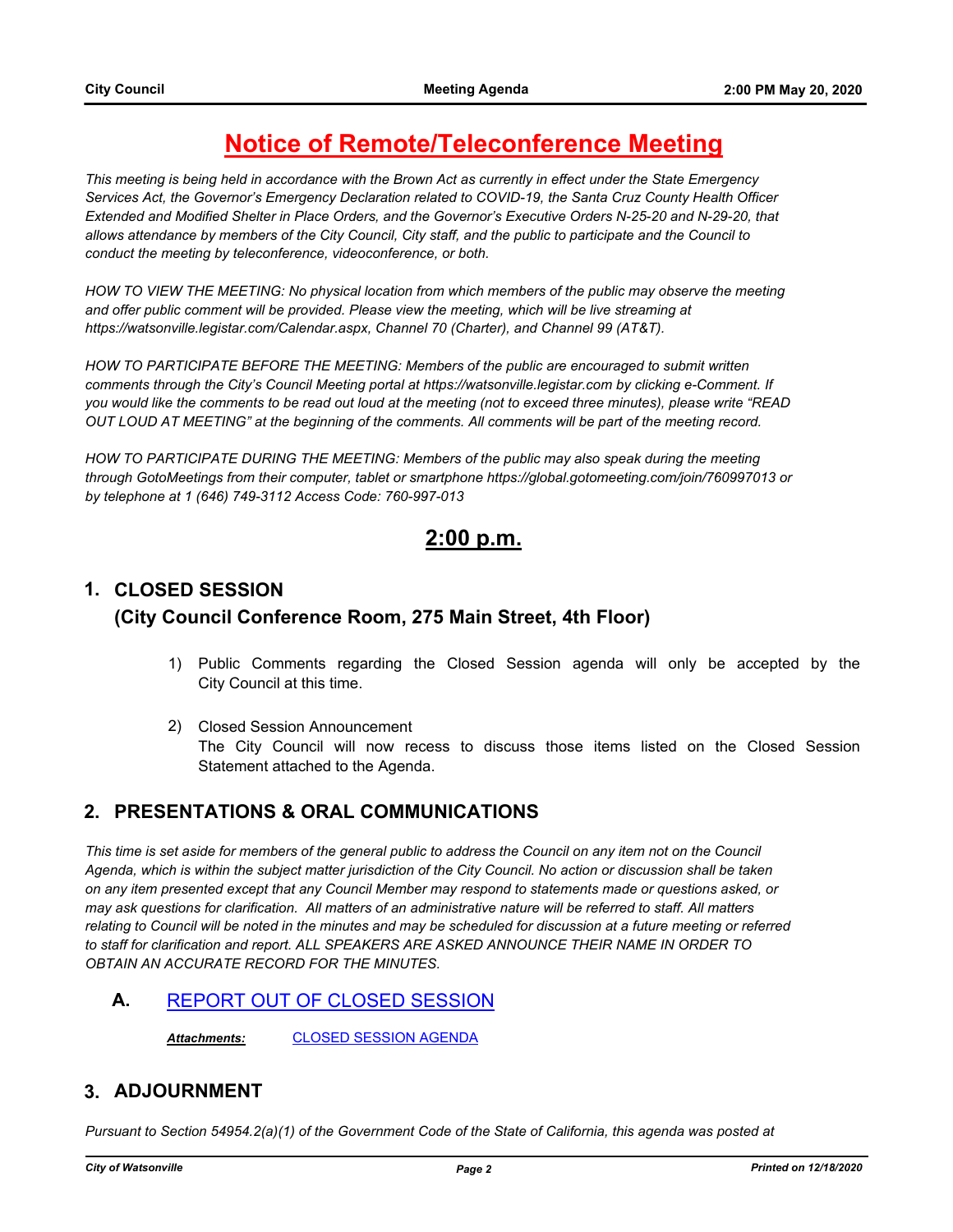least 24 hours in advance of the scheduled meeting at a public place freely accessible to the public 24 hours a day *and on the City of Watsonville website at www.cityofwatsonville.org.*

*Materials related to an item on this Agenda submitted to the Council after distribution of the agenda packet are available for public inspection in the City Clerk's Office (275 Main Street, 4th Floor) during normal business hours. Such documents are also available on the City of Watsonville website at www.cityofwatsonville.org subject to staff's ability to post the document before the meeting.*